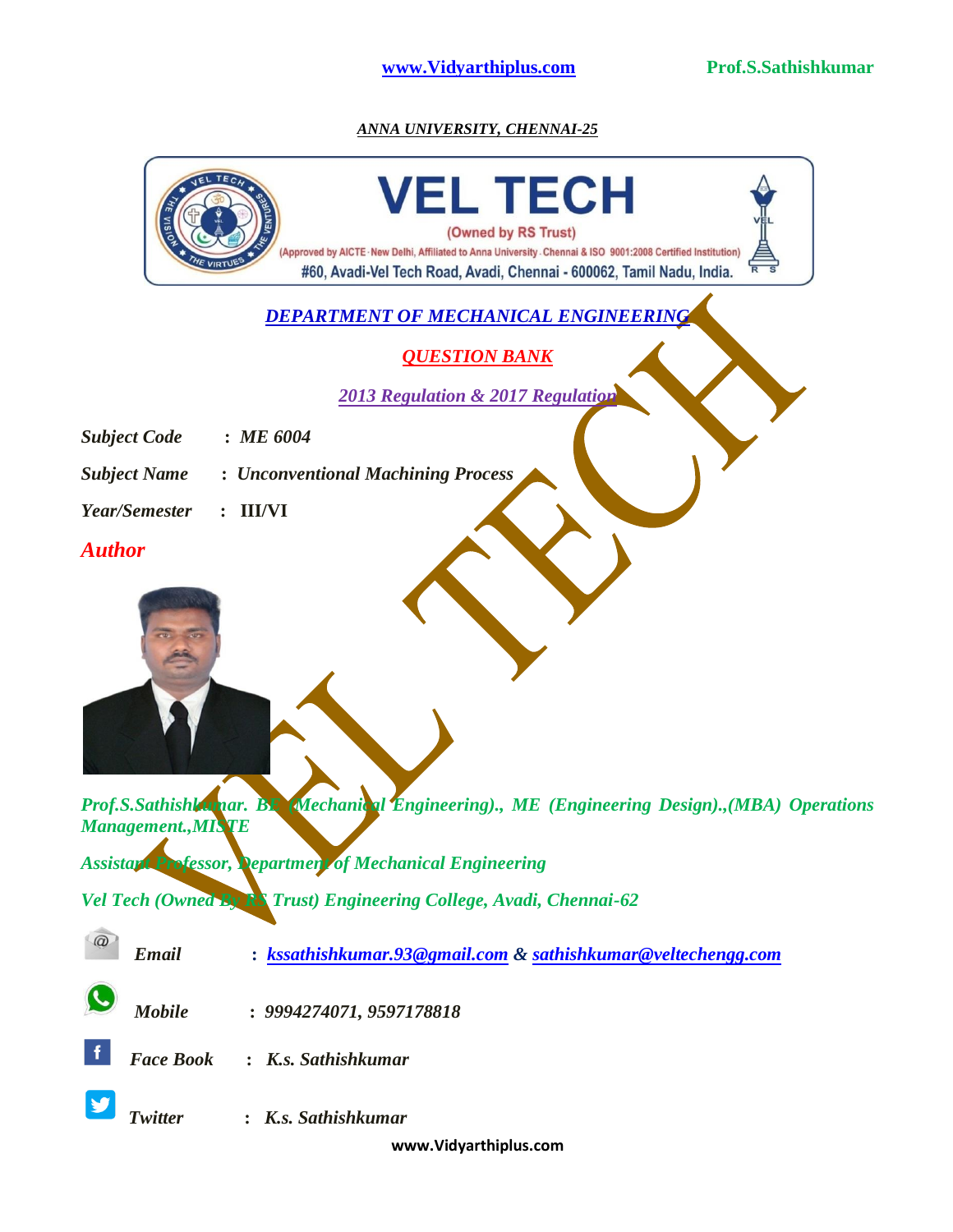# *SYLLABUS*

## **ME6004 UNCONVENTIONAL MACHINING PROCESSES L T P C**

 **3 0 0 3**

### **OBJECTIVS:**

 $\bullet$  To learn about various unconventional machining processes, the various process parameters and their influence on performance and their applications

### **UNIT I INTRODUCTION**

Unconventional machining Process – Need – classification – Brief overview.

# **UNIT II MECHANICAL ENERGY BASED PROCESSES**

Abrasive Jet Machining – Water Jet Machining – Abrasive Water Jet Machining - Ultrasonic Machining.(AJM, WJM, AWJM and USM). Working Principles – equipment used – Process parameters – MRR- Applications.

# **UNIT III ELECTRICAL ENERGY BASED PROCESSES**

Electric Discharge Machining (EDM)- working Principle-equipments-Process Parameters-Surface Finish and MRR- electrode / Tool – Power and control Circuits-Tool Wear – Dielectric – Flushing – Wire cut EDM – Applications.

# **UNIT IV CHEMICAL AND ELECTRO-CHEMICAL ENERGY BASED PROCESSES**

Chemical machining and Electro-Chemical machining (CHM and ECM)-Etchants - Maskant techniques of applying maskants - Process Parameters – Surface finish and MRR-Applications. Principles of ECM- equipments-Surface Roughness and MRR Electrical circuit-Process Parameters-ECG and ECH - Applications.

# UNIT V THERMAL ENERGY BASED PROCESSES

Laser Beam machining and drilling (LBM), plasma Arc machining (PAM) and Electron Beam Machining (EBM). Principles – Equipment –Types - Beam control techniques – Applications.

### **OUTCOMES:**

 $\triangleleft$  Upon completion of this course, the students can able to demonstrate different unconventional machining processes and know the influence of difference process parameters on the performance and their applications.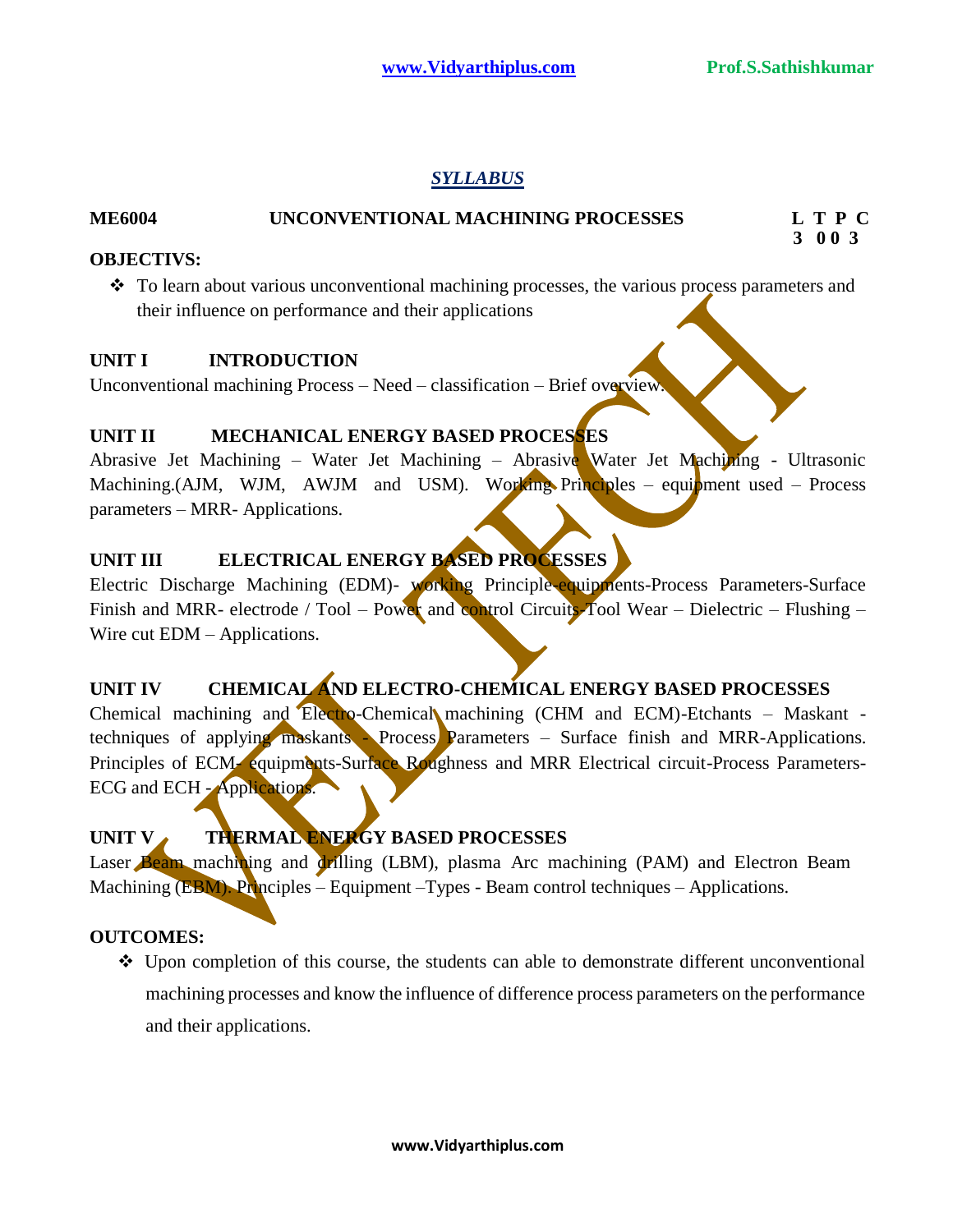### **[www.Vidyarthiplus.com](http://www.vidyarthiplus.com/) Prof.S.Sathishkumar**

# *GRAPHICAL REPRESNTATION*



**www.Vidyarthiplus.com**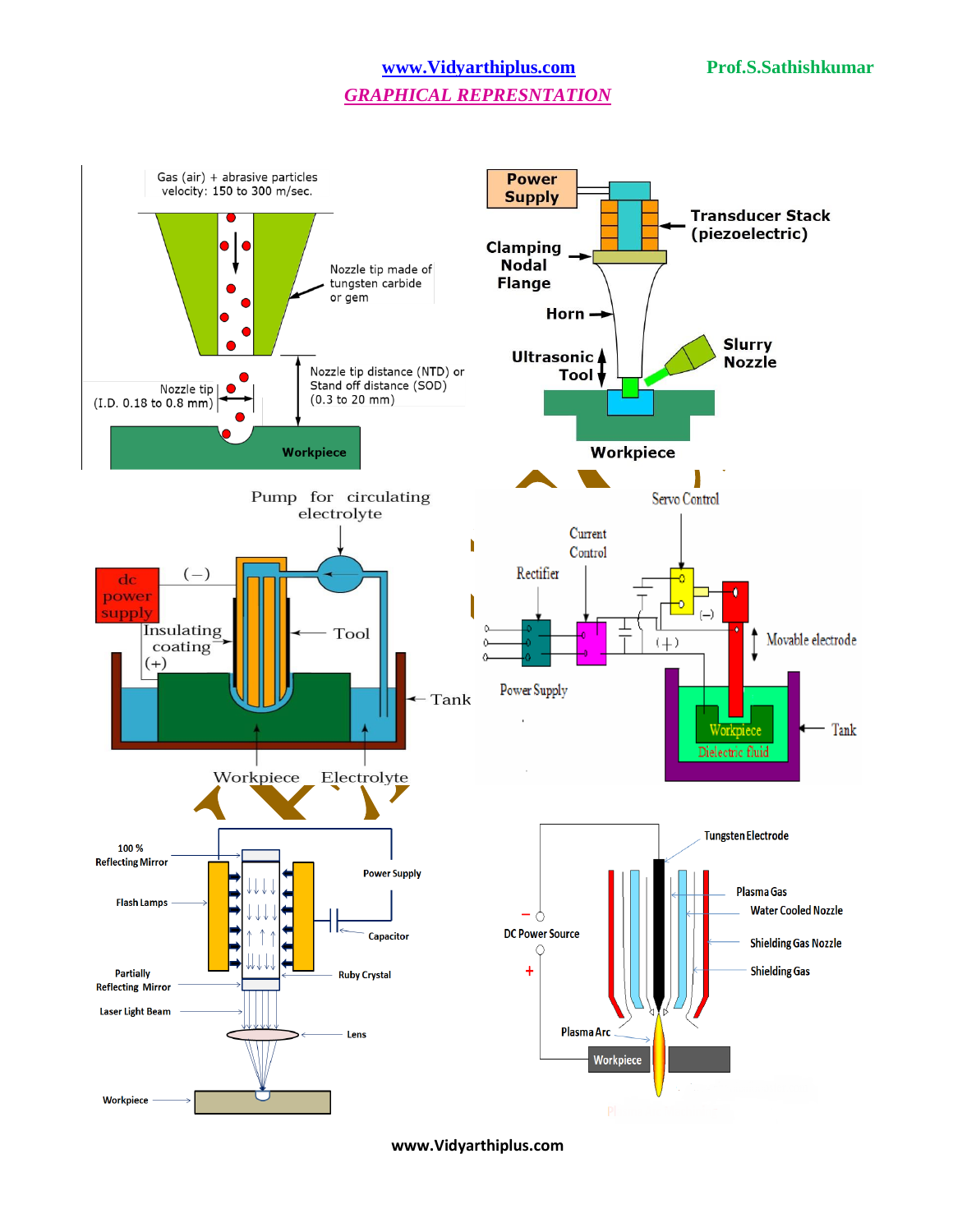#### **UNIT-1**

#### **INTRODUCTION OF UNCONVENTIONAL MACHINING PROCESS**

### **PART-A [2Marks]**

1. Define Non Traditional machining process

2. Discuss hindering traditional and nontraditional machining process

3. Write the Limitations of Unconventional Machining process

4. Why unconventional machining process required for materials machining process

5. Write the significant of surface finishing in machining operations

6. Enlist the selection parameters consider to unconventional machining process

7. Discuss the characteristics of unconventional machining process

- 8. Classify unconventional machining process based on the mechanism
- 9. Discuss the energy sources required for nontraditional machining process

10. List out the Merits of unconventional machining process

#### **PART-B-[16&8Marks]**

Explain details about unconventional machining process

2. Discuss the process selection parameters of unconventional machining process

3. Briefly classify the unconventional machining process

4. Distinguish between traditional and nontraditional machining process

5. Illustrate benefits of unconventional machining process

6. Discuss the basic limitations of conventional machining process and justify the need of conventional machining process in now a days

7. Explain Modern machining process and why the unconventional machining process not completely taking over the conventional machining process

8. Write the short notes about recent development of unconventional machining process

9. Briefly Explain under the classification of type of energy and mechanism involved unconventional machining process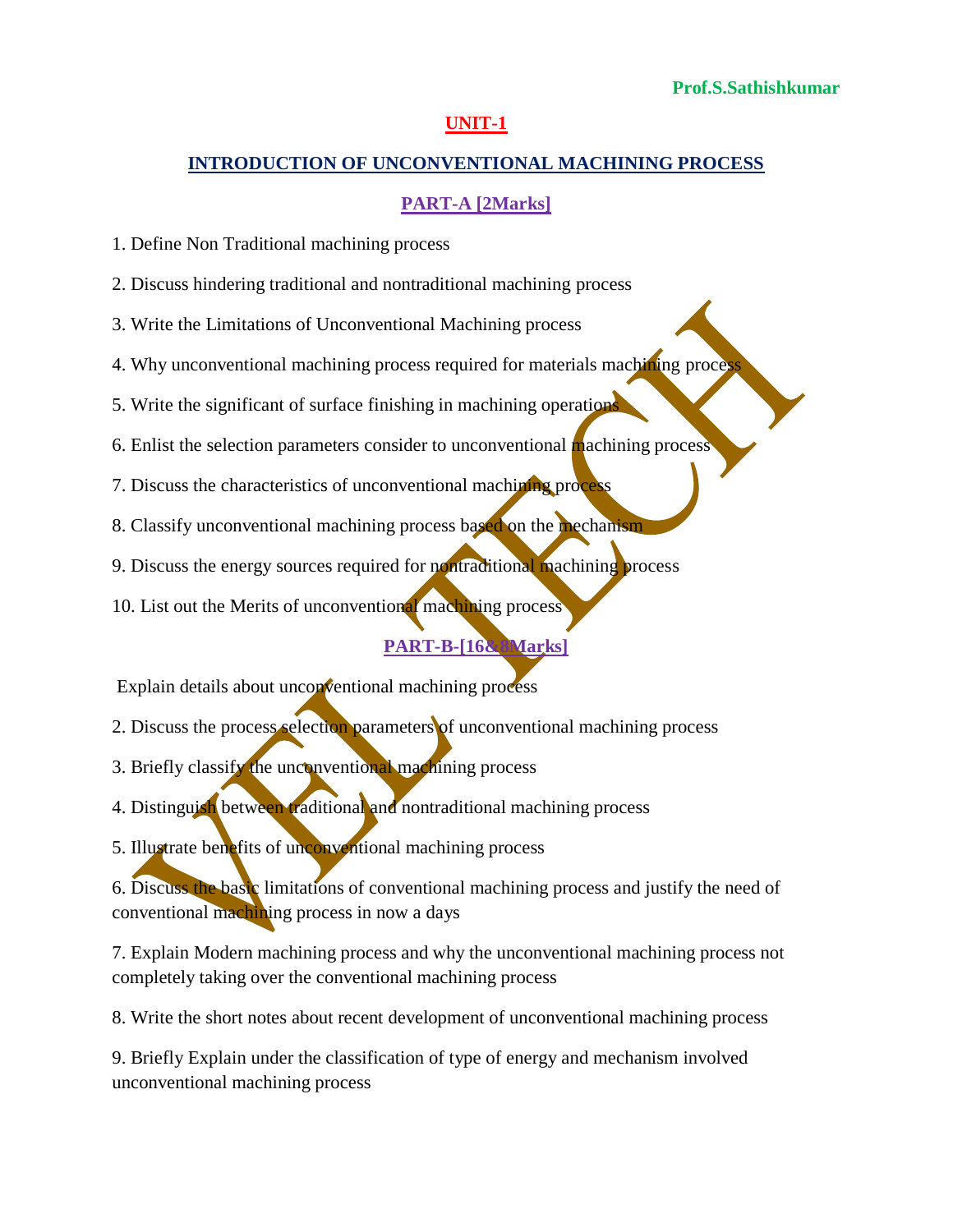#### **UNIT-2**

### **MECHANICAL ENERGY BASED UNCONVENTIONAL MACHINING PROCESS**

### **PART-A [2Marks]**

- 1. Classify different type of mechanical energy based unconventional machining process
- 2. Write the principle of abrasive jet machining
- 3. Mention the carries gases properties and abrasive particles used in abrasive jet machining
- 4. Write the process parameters of abrasive jet machining
- 5. Define mixing ratio in AJM
- 6. State the characteristics of Abrasive Jet Machining
- 7. List out the advantages and disadvantages of AJM
- 8. Mention the few application of AJM
- 9. State the Principle of Water Jet Machining
- 10. Enlist the process parameters of WJM
- 11. Define Metal Removal Rate
- 12. List out the factors involving the Nozzle Wear rate in WJM
- 13. State the Merits and demerits of Water Jet Machining
- 14. List the characteristics of Water jet machining
- 15. State the principle of Ultrasonic Machining Process
- 16. Define Transducer and mention its types
- 17. List out the limitations of USM Process
- 18. Define the Piezoelectric Effect
- 19. State the inverse piezoelectric effect
- 20. Define the feed mechanism and mention its types
- 21. Define Tool Wear Ratio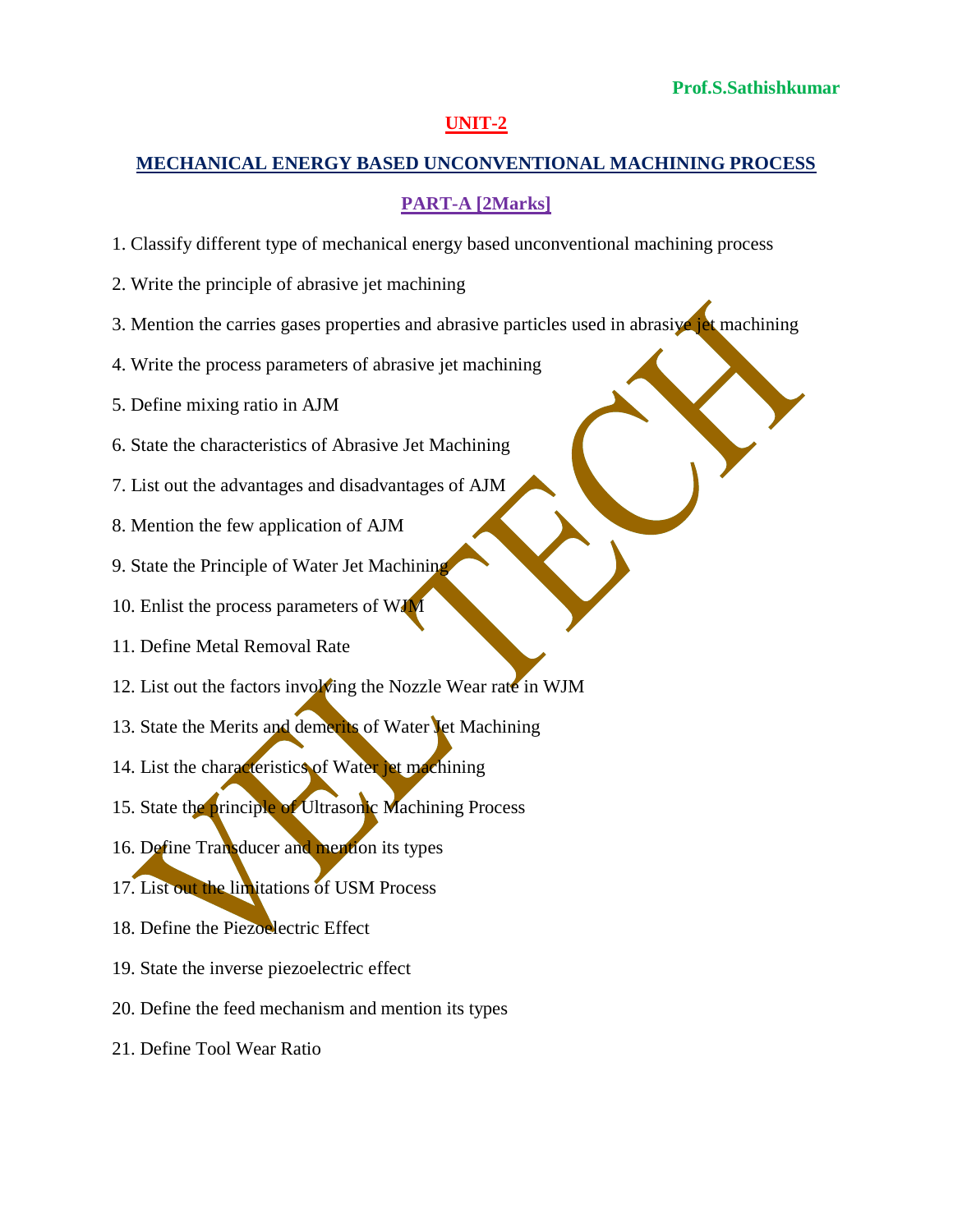1. Explain the principle and equipment, mechanics of metal removal rate (MRR), Applications, advantages, disadvantages and Limitations of Abrasive jet machining (AJM)

2. Describe the principle and equipment, mechanics of metal removal rate (MRR), Applications, advantages, disadvantages and Limitations of Water jet machining (AJM)

3. Discuss the principles, equipments, transducer,tool holders,tools,abrasives,application ,advantages and limitations of Ultrasonic Machining Process (USM)

4. Explain the variables affecting the material removal rate and precise quality of abrasive jet machining process

5. Write Short Notes on the following related to USM

- Functions of slurry and oscillator in USM
- Types of abrasives used in USM
- Grain size vs machining rate
- Importance of Transducer in USM

6. Describe Metal removal rate, Tool Materials, Tool Wear Rate and surface finish of ultrasonic machining process (USM)

7. Compare USM Process and traditional machining process

# **UNIT-3**

**ELECTRICAL ENERGY BASED UNCONVENTIONAL MACHINING PROCESS**

**PART-A [2Marks]**

- 1. Enlist Electrical energy based unconventional machining process
- 2. Define Electro chemical machining process
- 3. State the working principle of ECM Process
- 4. Describe Dielectric fluids. Mention common dielectric fluids and its functions
- 5. Mention the factors the material removal rate affecting ECM
- 6. Define Break down Mechanism
- 7. List out the few advantages and limitations of ECM
- 8. Give the applications of Electro Chemical Machining Process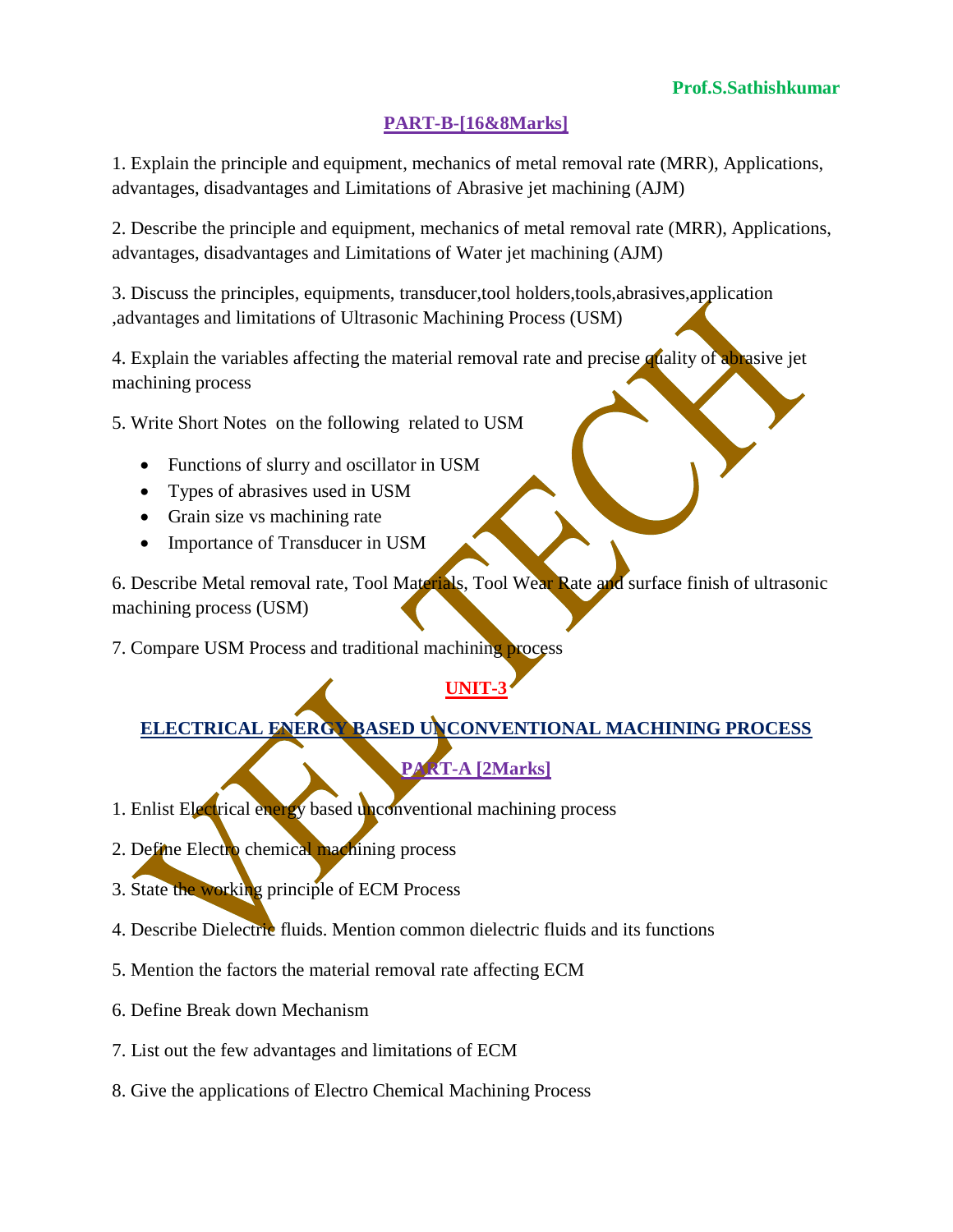- 9. Describe the Wire cut Electro discharge machining process
- 10. Mention the features of Electro Discharge Machining process
- 11. Write Limitations and application of EDM
- 12. List the differences between Wire Cut EDM and EDM Process
- 13. State recent development of EDM Process
- 14. Give the characteristics of Electrochemical Machining Process
- 15. Mention the basic requirement of tool materials for EDM
- 16. Name the common tool materials used in EDM Process
- 17. Describe overcutting in EDM process
- 19. Mention the temperature, voltage and amperes involved in EDM Process
- 20. Define Servo Mechanism in EDM

1. Briefly explain the principles, equipments, chemistry of process electrolytes, tools, accuracy and surface finish ,process capabilities, applications and advantages of Electrical discharge Machining Process

2. Discuss details about process principles, construction and working of EDM, also explain EDM servo system for automatic electrode reefed concept

- 3. Explain the following Electrical Discharge Machining with neat sketch
- 1. Electrode Feed Control System
- 2. Factors to be considered for EDM Machine tool selection
- 4. Write shorts notes in following EDM Technology
- i. Dielectric system
- ii. Wire drive system
- iii. Positioning system
- 5. Explain the working principle, elements and characteristics of wire EDM process
- 6. Describe the types of pulse generator used in Electro discharge machining process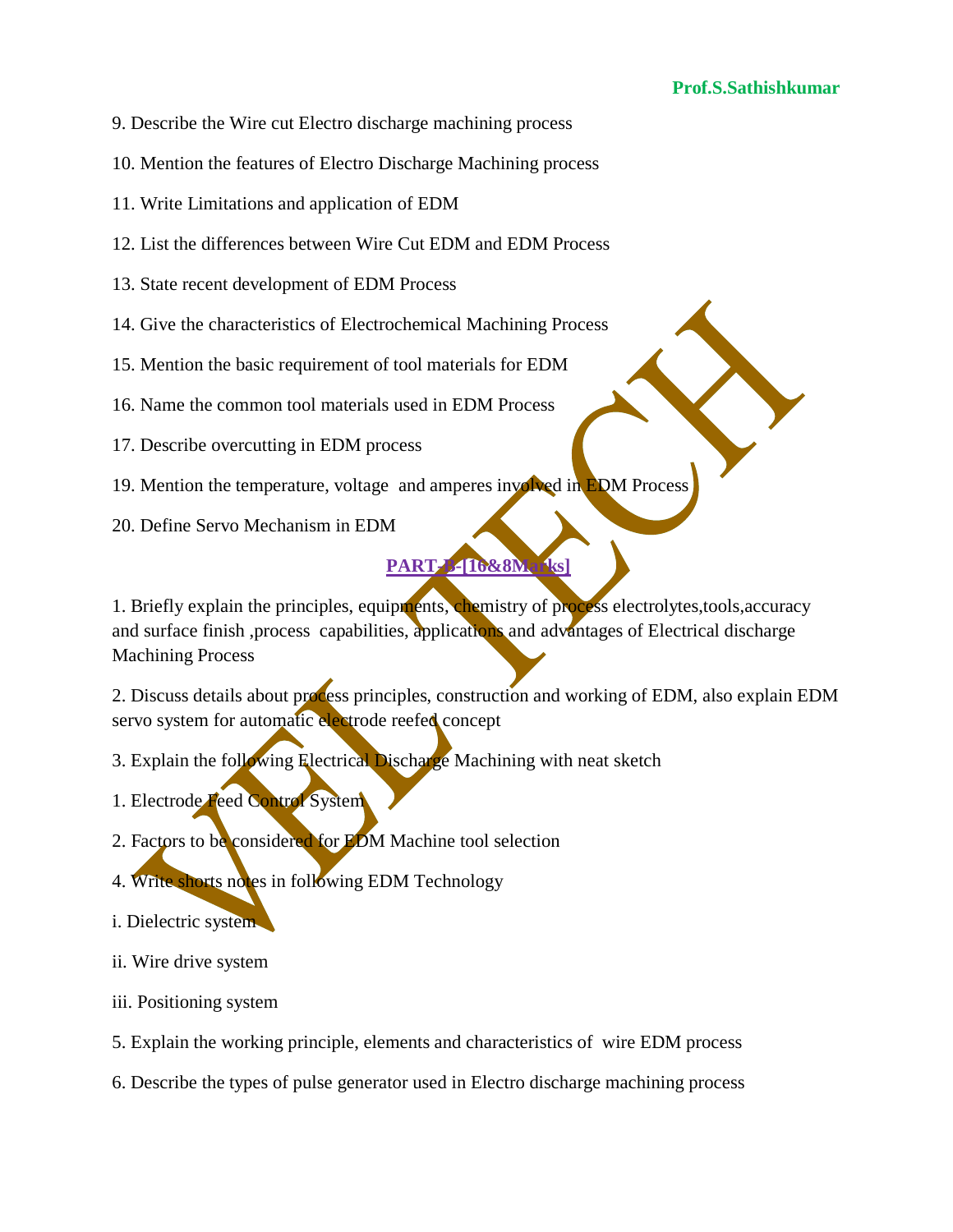7. Explain how the stratified wire works and Discuss about Recent developments in Wire cut Electrical Discharge machining process

8. With the help of neat sketch explain the mechanism of material removal rate in EDM

- 9. Identify the condition for maximum power delivery to the discharging circuit in EDM
- 10. Write the short notes about
- 1. Characteristics of spark eroded surface
- 2. Working principle of Wire EDM Process

# **UNIT-4**

# **CHEMICAL AND ELECTRO-CHEMICAL BASED UNCONVENT MACHINING PROCESS**

# **PART-A [2Marks]**

- 1. Define the Chemical Energy based Material Machining process
- 2. State the principle for Chemical machining process
- 3. Mention the role of etchants in chemical machining process
- 4. State the use of maskant in chemical machining process
- 5. Name the etchants and **ma**skant used in chemical machining process
- 6. Write the principle of Electro chemical machining process
- 7. State the requirements of tool materials in ECM Process
- 8. Write the Name and function of electrolyte used in ECM process
- 9. List out the essential characteristics of an electrolyte used in ECM Process
- 10. Mention the tool materials and why it is used for electro chemical machining process
- 11. List out the process parameters of electro chemical machining process
- 12. Write the advantages and limitations of ECM
- 13. Enlist the applications and disadvantages of ECM
- 14. State the principle of Electro chemical grinding process
- 15. List the application and advantages of ECG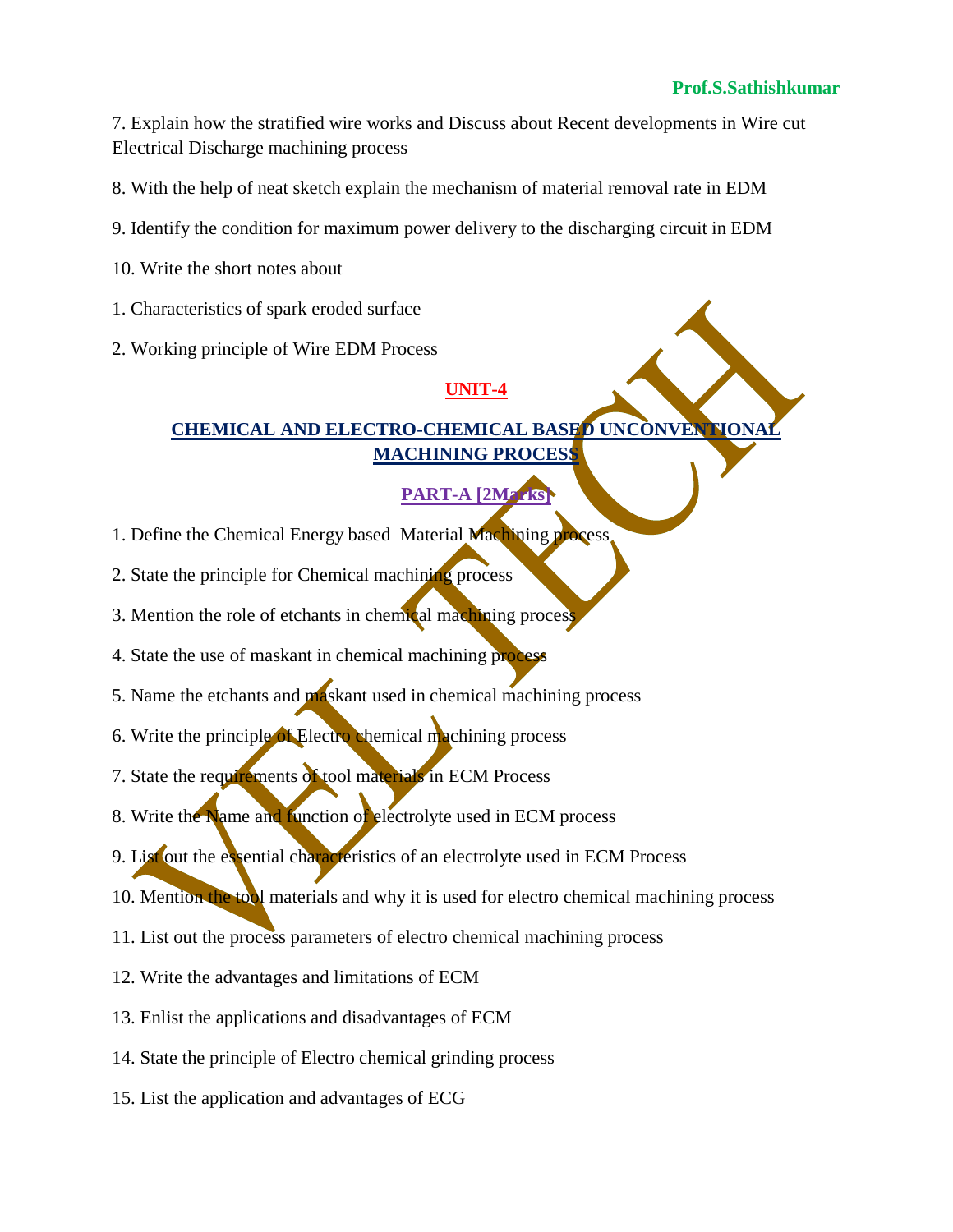1. Explain the Electro Chemical Machining process and explain how a replica of the tool is obtained

2. Explain the principles of electro chemical Deburring process

3. Discuss Chemical Machining process with neat sketch and also list out the advantages, disadvantages, applications

4. Write Details about types of maskant used in chemical machining process

5. Explain the basis of why surface finish of a chemically machined of an alloy is poor

6. Describe the chemistry involved ECM Process

7. Discuss about economics of ECM Process

8. Briefly Discuss about the effect of high temperature and pressure of electrolyte on ECM Process

9. Describe the working principles and element of chemical machining process what are the factors on which a selection of resist for use in chemical machining

10. Identify the specific advantages of chemical machining process over an electro chemical machining process and mention the practical application Chemical Machining process

11. Briefly explain maskants and its types in chemical machining process. Write importance of maskants in CMP

12. Briefly explain the principles, equipments, chemistry of process electrolytes,tools,accuracy and surface finish ,process capabilities, applications and advantages of Electro Chemical Grinding Process

13. In chemical machining process what are the factors by which the selection of etchants in governed

14. Briefly explain the principles, equipments, tools, accuracy and surface finish, process capabilities, applications and advantages of Electro chemical honing and deburring Process

15. Explain the following on electro chemical machining process with suitable sketches

1. Cathode tool

2. Corrosion of tool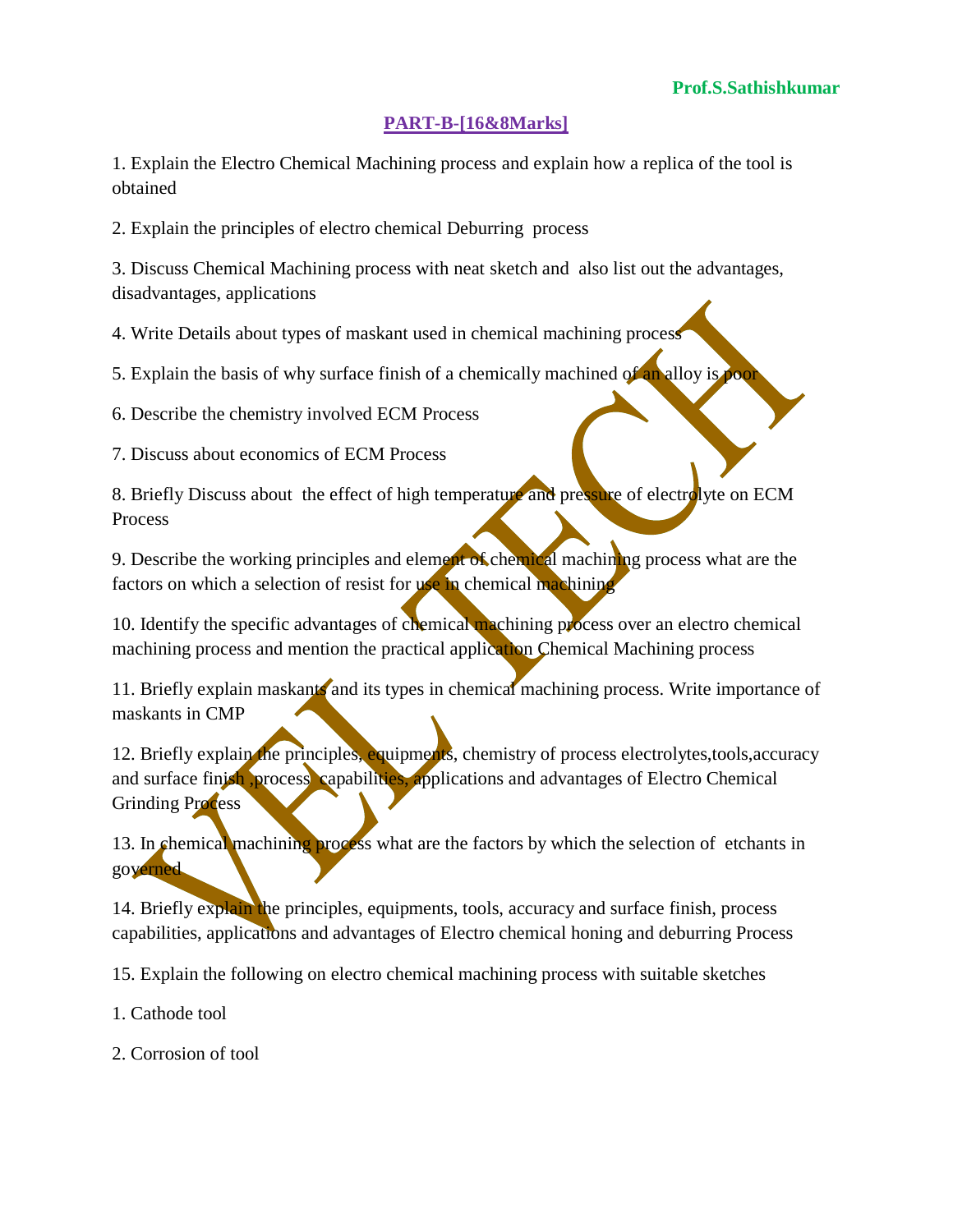16. Compare the Chemical machining (CHM) and Electro Chemical Machining with respect to their process parameters

17. List the advantages and limitations of Chemical Machining process

18. Discuss the high temperature and pressure of electrolyte on ECM Process

# **UNIT-5**

### **THERMAL ENERGY BASED UNCONVENTIONAL MACHINING PROCESS**

### **PART-A [2Marks]**

- 1. Narrate the working principle of Electron Beam Machining
- 2. Why is the deflection coil provided for electron beam machining
- 3. List the advantages and limitations of Electron Beam Machining
- 4. State the Laser Beam machining principle
- 5. Write the examples of solid state laser and gas laser
- 6. List out the basic requirement of Laser Welding
- 7. Mention the materials can be machined by using laser beam machining
- 8. Write the functions of electron beam gun
- 9. Describe the principle of Plasma arc machining
- 10. List out the applications of Laser Beam Machining
- 11. List out the advantages and applications of Plasma Arc Machining

12. It is possible to the electrical non conductive materials used EBM Process. If possible justify you answer

13. Why tungsten is not used electrode material in plasma arc cutting

- 14. in EBM Process why high vacuum created in the apparatus
- 15. Mention affected stages of plasma arc machining
- 16. List the advantages of magnetic abrasive finishing
- 17. What is abrasive flow finishing